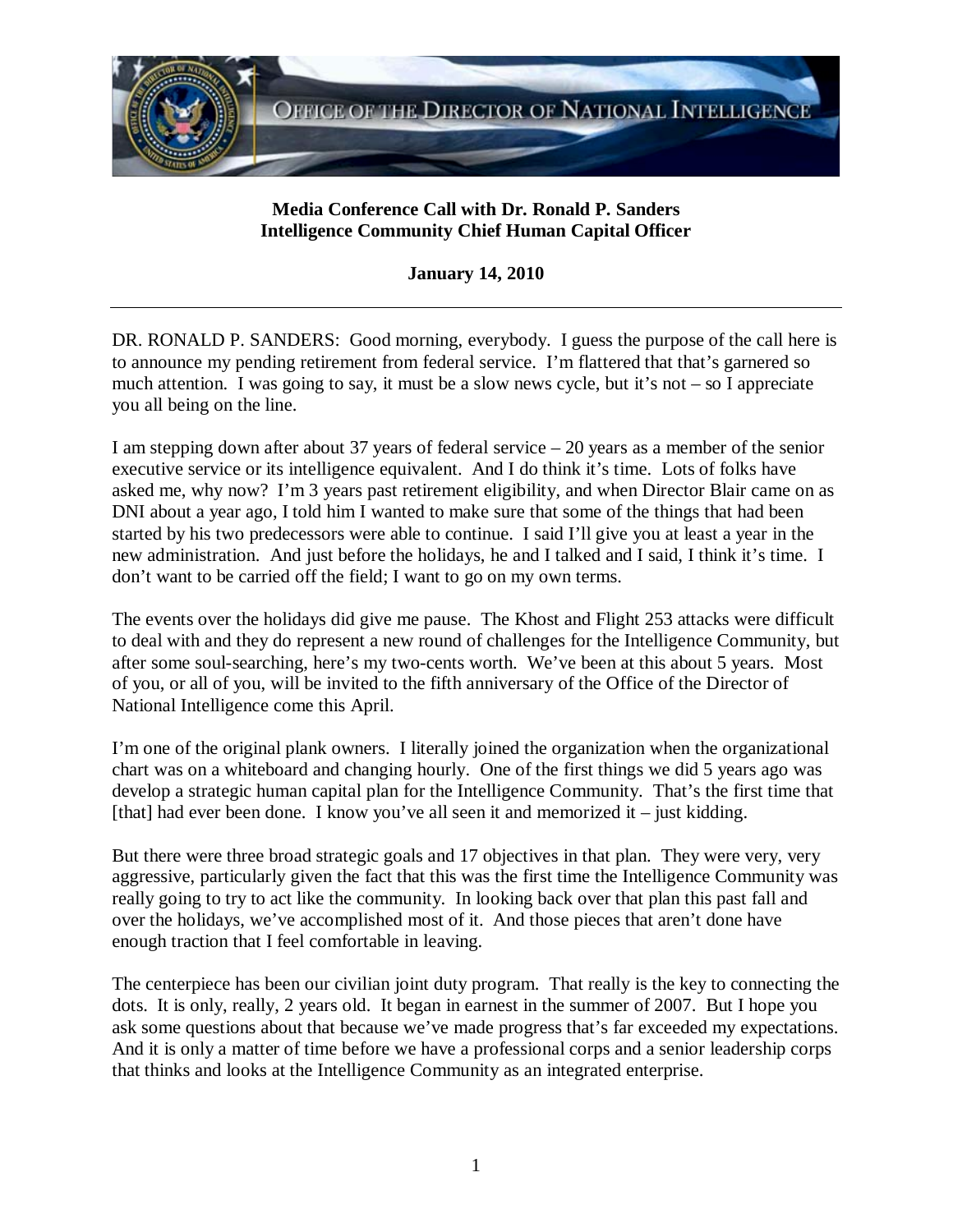Performance management – I know we'll end up talking about pay-for-performance. I'm happy to talk about that. Our strategy to reach out to first- and second-generation Americans, that's been particularly gratifying because, as some of you know, I am one myself; my mother was Egyptian.

Our centers for academic excellence, our scholarship programs for university students, our proposal to create an intelligence officer training corps modeled after ROTC, our efforts to get a better handle on and manage our contractor workforce; some of the things we've done with benefits, including an IC employee-assistance fund that I'm hopeful we'll be able to mobilize to provide support to the heroes of the Khost tragedy.

We've just finished an unprecedented interagency effort at leadership succession. Again, I don't think anyone has ever done something like that on an interagency basis, and I'm happy to talk about that. But one of its benefits – to anticipate some of your questions – one of its benefits was to identify succession pools for the top 60 or so key leadership positions in the Intelligence Community.

We've been at this since last summer and so I can sit here on the phone today and say that there is a very, very strong succession pool for the IC [chief] human capital officer and, you know, I've got a very strong team in place. My able deputy, Dr. Elizabeth Kolmstetter is here in the room with us. We really do have an A-team that's been forged and welded together over the past 4-and-a-half years. It's a truly joint team; every single agency and element in the IC is represented on staff here. And we are at the point now where I think there's the opportunity to move on.

There's never a good time to leave, especially given the investment I've made personally in some of the things we've done. But it is time for a new 5-year plan; probably this summer or fall. There will be a new round of initiatives. They'll need to be as aggressive as the last round. They'll take two, three, four, 5 years themselves. That will be up to the director and my successor to articulate.

But given where I am in my career, I'm ready to go climb another mountain. I've done this in the past. I've worked in six different federal agencies. In the field, at a regional office, at an Air Force base, at a major command, at a military service headquarters, and a couple of Cabinet departments, at OPM, domestic and defense, and now here in the Intelligence Community. And, again, I'm getting ready for the next challenge.

And it's been an honor and a privilege throughout that career, but particularly in the last 5 years. The things that our people do that you'll never know about, all of the times they do connect the dots, all of the things that have gotten so much better since 9/11 and the passage of the [Intelligence Reform and Terrorism Prevention Act] in 2004. It's been personally gratifying to watch this institution grow. And so even though I know I'll miss the people and I'll certainly miss the mission, we're at a place where it's as good a time as any to transition and move on. So with that, Vanee, I'm happy to answer questions.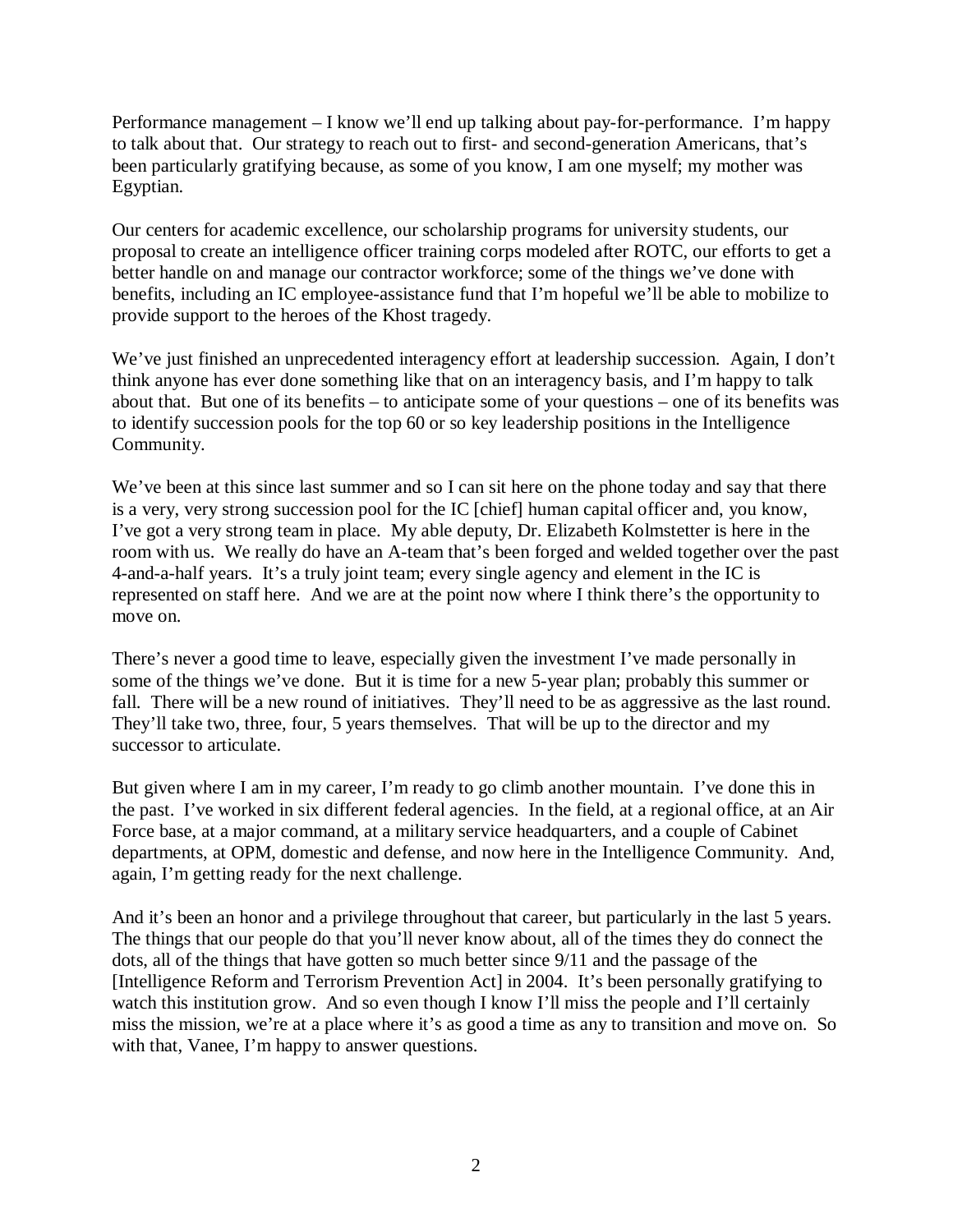QUESTION: Hi, Dr. Sanders. Can you tell me – I hate to ask this question, but how old are you? And the second part, what are going to be your plans after you leave the IC?

DR. SANDERS: I'm 58. Actually, I'm closer to 59 than 58 –

QUESTION: Okay.

DR. SANDERS: I'm really only 29. I've been looking at some alternatives and I'll leave it to the right time for those organizations to announce that. I can tell you what I want to focus on, though, as I move on. I think there are three big challenges – well, at least from my narrow vantage, I see three big challenges that intrigue me and that I'd like to work on.

I think I've learned some lessons myself in dealing with those challenges. I've made a lot of mistakes and some successes, and I do think I have something to contribute in each of those three areas.

First, civil service reform: John Berry is going to take that on. I think very, very highly of him. I think he's got the right approach. But it's going to be very, very difficult. You know, huge change-efforts like that are tough. I've been through a bunch of them. And anything I can do to help both on the substance of it and on the process of it, I want to be in a position to contribute there.

Secondly, there's been a lot of discussion lately about managing the multi-sector work force. OMB Director Orszag issued a memo last summer that I think got it right on target. It's not about outsourcing or insourcing. It's about finding the right balance.

And as some of you know because you've written on it, we took on that challenge in the Intelligence Community 4 years ago and, again, made lots of mistakes but have also made some progress and achieved some success in developing a doctrine and an approach to finding that right mix between our civilian personnel, our military members and our contractors.

And just, look, the tragedy at Khost is an example of our total force. The victims included folks from two IC agencies, as well as contract personnel. They all gave their lives. And that's the nature of the IC. Frankly, I think that's – again, that's a challenge that the entire federal government is going to confront. I've got some bruises and scars, and how I got them, I think, will help others avoid them.

And then last but not least, Paul Light alluded to this in an op-ed in the Post I think last week. If you look at all of the really big challenges facing government, they all start with the prefix "inter" – interagency, intergovernmental, international. And I do think that the deficit here is that we don't have leaders who are equipped with the competencies to manage in that "inter" kind of environment – that multiagency, joint environment.

The military has been at this for two decades. I think they've got it right with their version of joint duty. We've taken that on in the Intelligence Community. I think it's been one of our great successes even though it still hasn't fully taken root. But as the government has – and, frankly,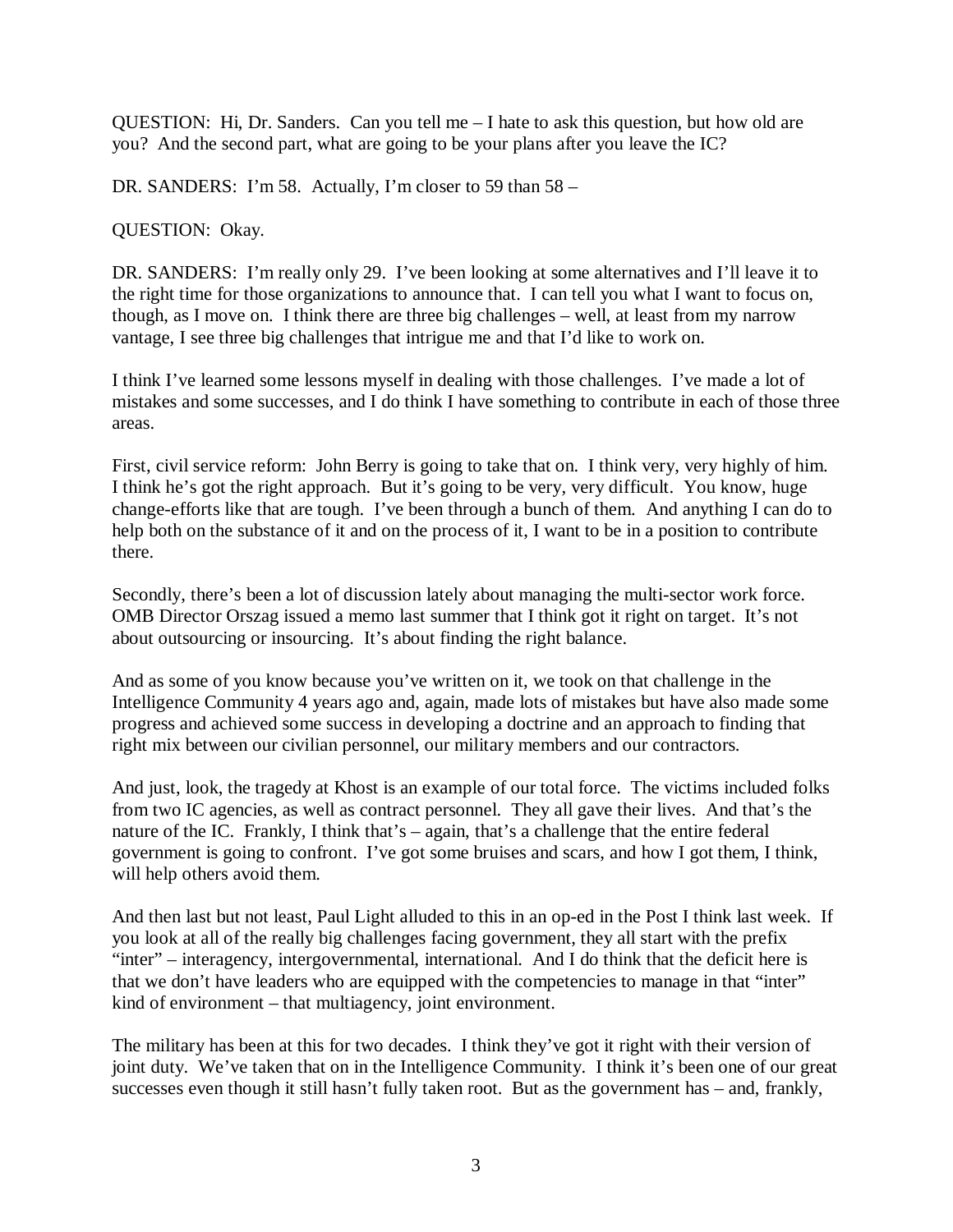most organizations have – traditionally developed leaders, they've done so within their organizational environments, in the stovepipe.

And then when they're confronted with interagency challenges, like Hurricane Katrina, 9/11, and just look at what's on the horizon: H1N1, health-care reform, Iraq reconstruction, et cetera, et cetera – all of those involve multiple agencies and we need to have leaders who are equipped to succeed in that environment who can manage in a net-centric world. And that's a passion of mine. I think we've taken a decent run at it in the Intelligence Community.

There are lessons we've learned here, including some very specific identification of the competencies needed. And that, too, is something I'd like to work on because I do think it's one of the potential solutions to all of the challenges that government faces: having a leadership corps, particularly a career leadership corps, that can operate effectively in that multi-agency, multi-sector environment.

So those are the three things I want to take on, and the options I'm looking at, I think, will allow me from various vantages to do that.

QUESTION: Is it safe to say that you're looking at options in the private sector?

DR. SANDERS: Yes, and in the academic world.

QUESTION: I see.

MODERATOR: Okay, next question?

QUESTION: Hi, how are you? Based on your experience and lessons learned, what do you think it's going to take to make civil service reform efforts a success?

DR. SANDERS: I think this is largely – not exclusively, but largely – about process. And believe it or not, while I hope you keep my age classified, there are a few of us around today who were in our relative youth in the early days of the Clinton administration, when the first National (labor-management) Partnership Council was established.

And the first thing that Vice President Gore at the time commissioned the council to do was try to come up with a blueprint for civil service reform. And we did that in a multi-agency, bilateral way. I was one of the agency representatives that worked that. The undersecretary of defense that I worked for at the time was a principal on the council. We got to know and work very closely with senior union officials from all of the big federal unions, some of which are still around.

And believe it or not, we came up with a blueprint. It would have moved the ball forward. And, remember, this was 15 years ago. And if you were to dust off that blueprint today – and don't ask me to because I've looked in my boxes and I can't find the darn thing – but I do recall that it was as innovative as the proposals you're hearing today; but the substance of it is less relevant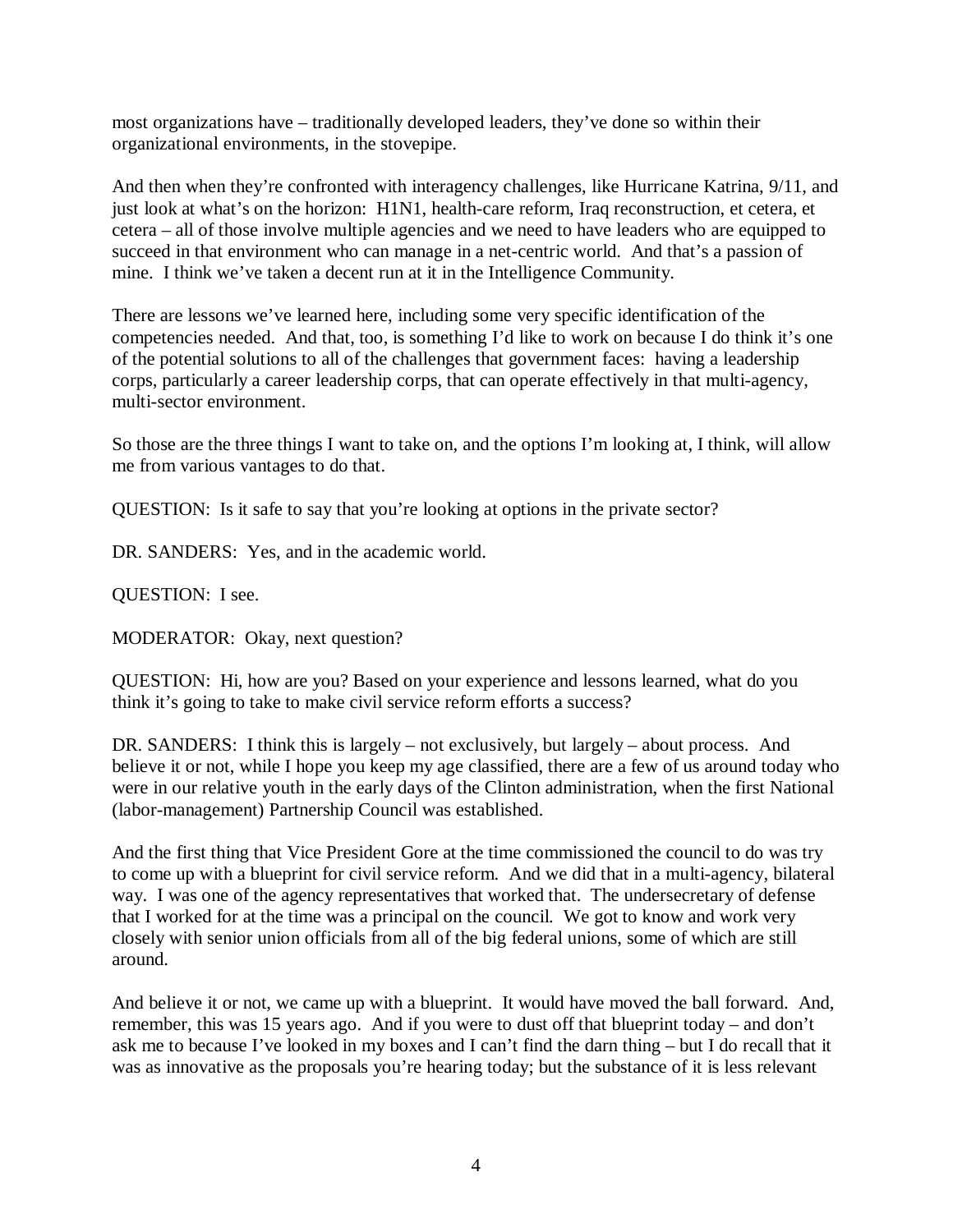than the process of it. We were able to find a way to get agencies, then unions and ultimately other stakeholders onboard.

Unfortunately, the '94 congressional elections sort of derailed that effort – and I won't get partisan here – it just did. But I've talked to John Berry about a similar process. And, again, I think if you get committed, creative people in the room from labor, from management, from the academic community, the policy community, the Hill, et cetera, we'll find a way.

It's going to be hard but one of the things that I think – one of the real accomplishments we've achieved here in the Intelligence Community when we began this effort, now, almost 5 years ago, we were a microcosm of that federal government. While we didn't have unions at the table – we don't have them in the Intelligence Community – we still had to forge a consensus amongst 17 agencies and elements and six Cabinet departments, as well as OMB and OPM, where they played in the mix.

And it took a long time to do but the product was ultimately one that I think we're all very proud of. And I've touched on some of its features, particularly that human capital strategy that we've largely executed. So I do think there's a process way ahead – not an easy one, but I certainly think it's worth the time and trouble to move forward.

QUESTION: Do you see moving forward a big part of that pay-for-performance governmentwide?

DR. SANDERS: Well, it certainly has to be on the table. You know, pay-for-performance has almost become pejorative, so maybe we need to think about calling it something else. I do think John Berry has it right when he says, we need to look at performance management first.

For what it's worth, folks, in one of my previous lives when I was at IRS and we were challenged with restructuring that agency in a very fundamental way, we had the flexibility to create a pay-for-performance system. We did, and it's still in place. But we started with a performance-management system. And with the National Treasury Employees Union, developed a performance-management system that articulated, assessed and reinforced the kinds of behaviors we needed – what literally the public demanded out of IRS employees at the time: a greater focus on customer service and things like that.

For what it's worth, although this has been largely unheralded, that's exactly what we've done in the Intelligence Community. Beginning in 2008, we've done something that I think is unprecedented, and that is to create an interagency, IC-wide, performance-management system that cuts across six Cabinet departments and two independent agencies – CIA and ODNI are both independent agencies by law, not by demeanor.

But CIA was an early adopter of that in 2008. And in 2009, the rest of the community implemented it. And last fall for the first time, every IC employee was evaluated on the kinds of behaviors the public expects of us in a post-9/11 world: collaboration, information-sharing, critical thinking, the courage to speak truth to power.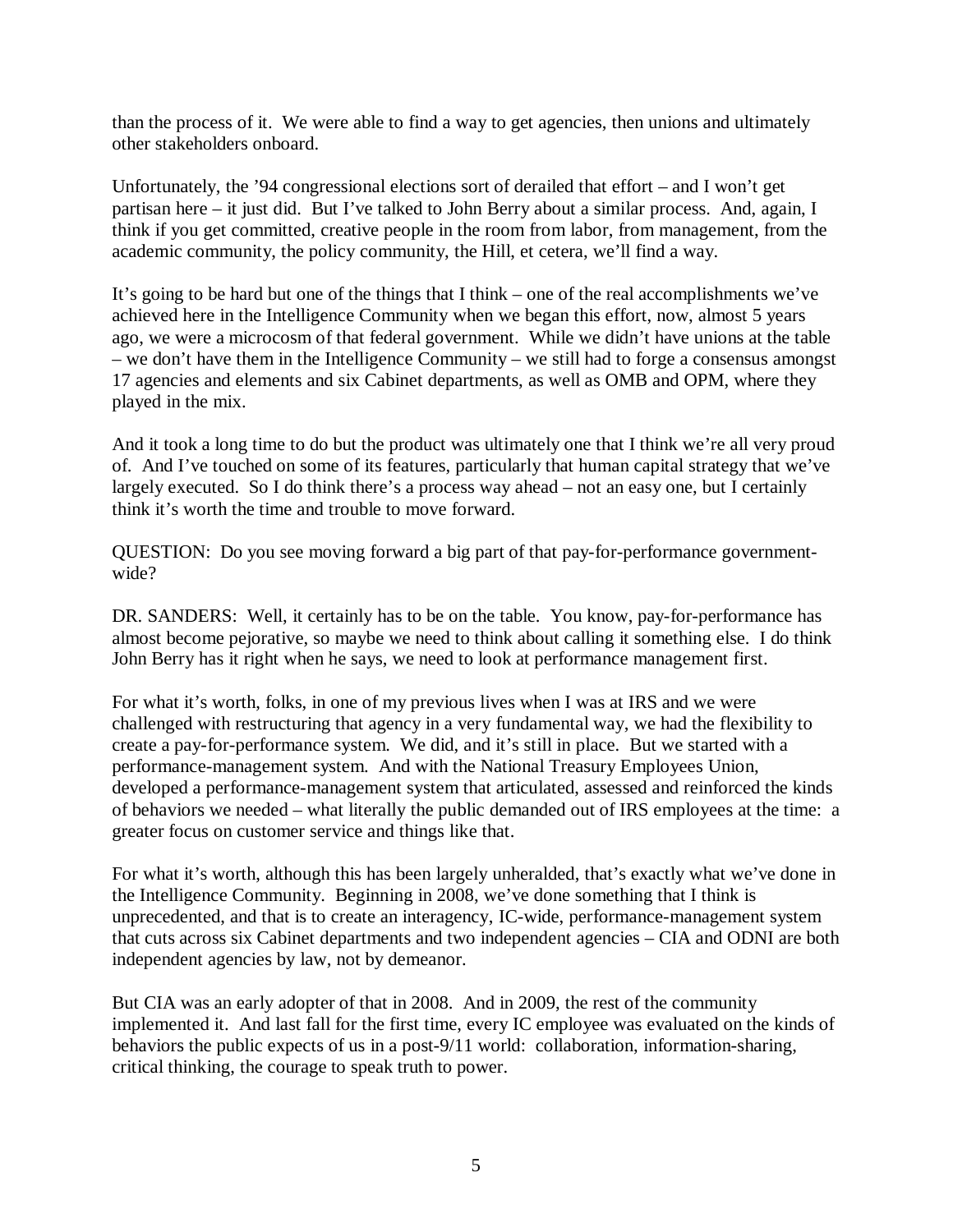Now, it's only been in place a year or so across the IC, but, look, I have to tell you, adding pay to it is sort of the icing on the cake; the key is the performance-management system. It's the behaviors, it's the performance standards and elements that send the cues to employees, this is what we expect of you. And so I think that's the right focus. Let's begin with that just as I and others have done in other circumstances, and then see where the journey takes us.

QUESTION: Thank you.

MODERATOR: Next question.

QUESTION: Good morning, and good luck on your new life, whatever that turns out to be. I'd like to ask about the recent intelligence lapses, or, not connecting the dots, or however you might want to phrase that.

And I'm wondering if there's anything – and I certainly also appreciate, as you said, that we don't know about the many times the dots were connected and maybe certain things were prevented, fortunately. But for those intelligence lapses that do get the attention, is that due in any way to staffing or personnel issues?

DR. SANDERS: From my vantage, I don't believe so. You know, we've managed over the last 5 years to renew and recover the Intelligence Community workforce. We were decimated in the '90s; in some agencies we lost as much as 40 percent of our capability.

But post-9/11 – and this is an effort that's been sustained from the Bush administration to the Obama administration, there's been no let-up – we have replenished and renewed that workforce. As some of you know, almost half of our workforce has been hired since 9/11; they are scary smart; they are IT-adept. We have many, many of them that speak multiple languages.

So I think there are certainly some technological challenges that you've read about; there remain some cultural challenges, but at the end of the day, the commitment is there. I'll let others speak to the circumstances. As you know, there are going to be multiple after-action reviews here – but the gist from my humble perspective, the amount of information, the amount of dots that need to be connected, the needles in the haystack, it's just mind-numbing, and our folks, they do it every day and they're unsung heroes in that regard.

QUESTION: May I follow up, please, on the pay-for-performance issues? You mentioned – you're known as definitely a proponent of it – yet both the National Intelligence Civilian Compensation Program and the Defense Civilian Intelligence Personnel System really have been criticized, at least in the mail I get, by employees.

And I know that both have come under fire from Congress, and I believe that Blair and Gates are, if I recall correctly, that the defense program is being suspended while it's being reviewed, or no new people will go to it, and the IC program is also under review by Blair and Gates. So I'm wondering, given all the attention and negative attention from employees toward these programs, if you think that they are kind of worth the cost, you know, worth the cost in terms of the negative reaction from the people they are supposed to serve?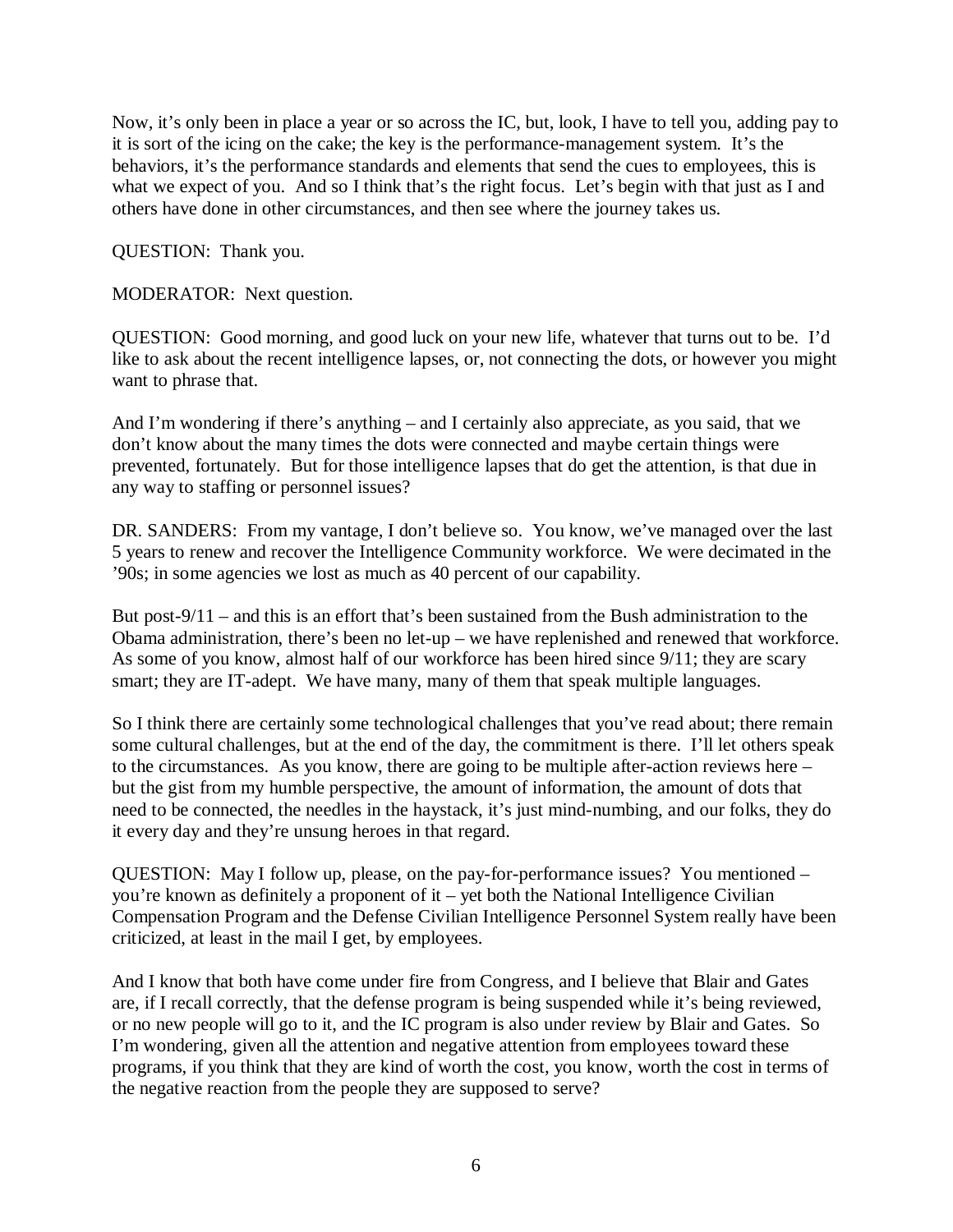DR. SANDERS: Yes, I do, and that's my personal view. I'm a proponent of it, as you indicated. It's certainly been part of my professional life. But Joe, I think – a couple of issues here. First and foremost, I think the pause is going to be healthy because one of the unfortunate things – again, from my humble vantage – is that while the system we've developed for the Intelligence Community is very, very different from the National Security Personnel System, we have been painted by that same broad brush.

And a couple of you have written about the significant distinctions between the Intelligence Community effort and NSPS, and I know one of the things that I've found frustrating is that when people criticize our effort. Literally they've criticized NSPS and just assume that it's been imported whole-cloth into the Intelligence Community.

As I know many of you know, frankly, the legacy of our system is in the National Geospatial-Intelligence Agency; they're now in their  $11^{th}$  or maybe  $12^{th}$  pay-for-performance cycle. Their employee satisfaction ratings and employee climate survey results are extraordinarily high, particularly on questions that deal with the linkage between performance and pay and performance and promotions and accountability for poor performers. So I think part of this has been an education problem and part of our challenge has been to make those distinctions without throwing NSPS under the bus because that was the DOD proposal; it just wasn't ours.

I think that the pause will be helpful. I believe it's official that the National Academy of Public Administration is going to be conducting the review for – there are actually three organizations overseeing the review: It's OPM, DNI and DOD. Personally, I'm pretty confident that NAPA is going to find what GAO found, and I haven't seen any of you write about this, but the GAO just finished a study of the Defense Civilian Intelligence Personnel System, and as a general proposition, they gave it pretty good marks.

Out of 10 standards that they articulated – that is, the Government Accountability Office – as key to a successful effort, they said the IC got it right on eight of them. And while two of them need work, we are absolutely positively committed to filling in any gaps there. So that was the Government Accountability Office. NAPA [National Academy of Public Administration] will now be brought in.

But I do think having those independent reviews, so that everyone can read it and you don't have to take Ron Sanders' word for it, you can take the GAO or NAPA's word for it, I think they will ultimately hold us in good stead. I will say this: Some employees are always going to resist it; some have resisted it out of ignorance. The people on the Hill that have been concerned about it – look, those concerns are entirely legitimate. I acknowledge that. They've been made in good faith.

So I do think the pause is in good faith and will stand us in good stead. I leave here confident that the review will validate that we've got a great system. Now, it is a system built for the Intelligence Community's workforce. It is a system tailored to our unique demographic. Our average age is many years lower than the rest of the federal government's, and that post-9/11 workforce is largely excited about the idea of pay based on something other than tenure.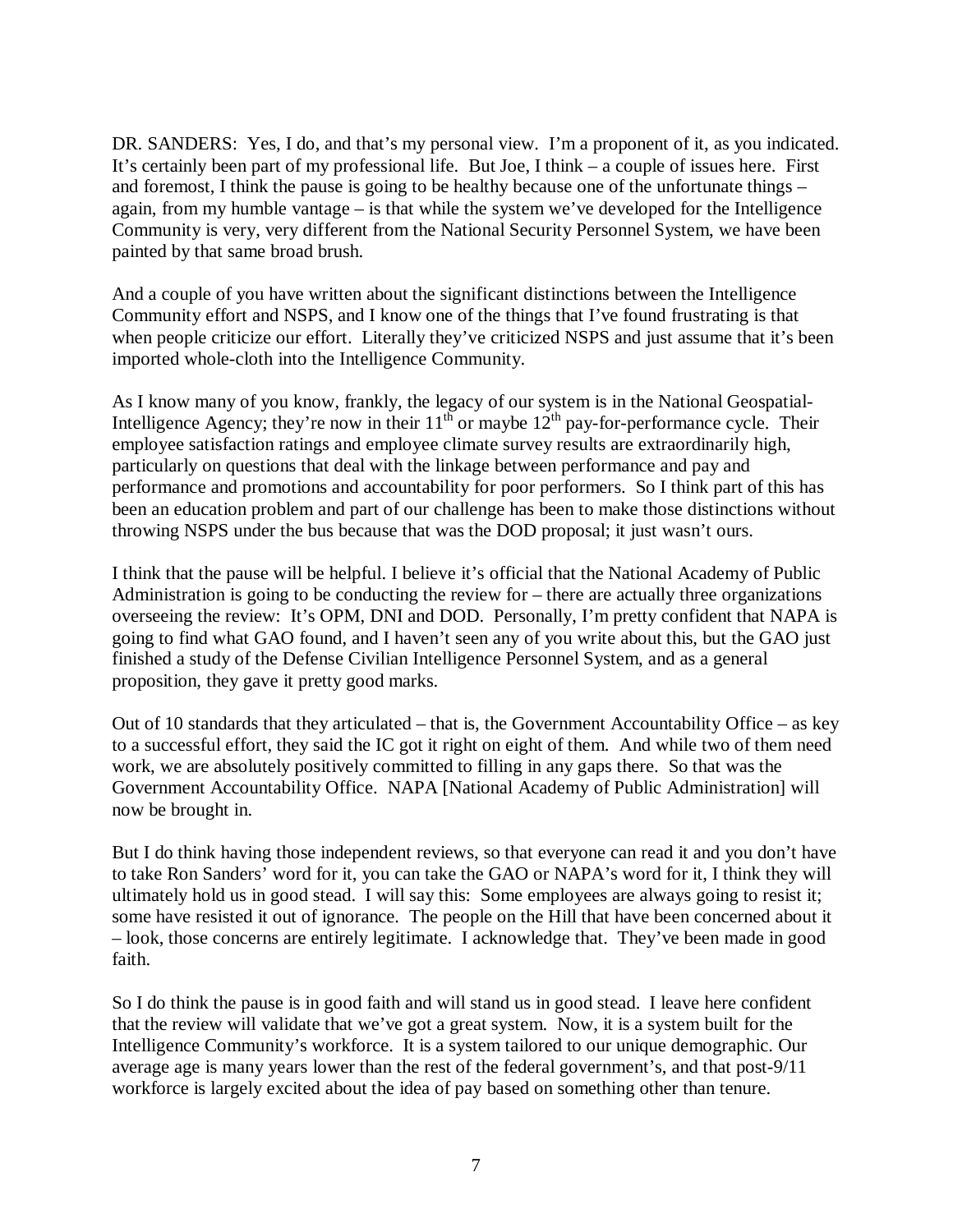We do have a very flexible, agile workforce. We have personnel flexibilities that our intelligence agencies have been employing for years. For the most part, we are in the excepted service. All of those things are part and parcel of our design. So I'm not going to suggest that what we did in the IC is good for the rest of government, but I do believe it's good for the IC.

And for what it's worth – and again I'm not sure this has been widely reported – the administration, at the request of Congress, Congress did ask that the administration suspend all pay-for-performance efforts; the administration agreed to suspend NSPS but specifically said we'd take a look at what's going on in the Intelligence Community and we want that to continue.

Now, ultimately, Congress thought differently, and that is certainly their prerogative, but I think the fact that the Obama administration came in, took a fresh look at what we were doing, and gave it a thumbs-up, is a good sign; the GAO report is a good sign; I have confidence in NAPA, so ultimately I think the folks on the Hill that have raised legitimate concerns on behalf of our employees and on behalf of themselves, they'll be able to read the report and make an independent judgment on how we proceed.

QUESTION: Thank you.

MODERATOR: Next question.

QUESTION: Hey, Ron, how are you? Thanks for taking the time to talk with us, and good luck with your next endeavor. I just want to ask you a quick question on cyber security, which obviously is going to be a huge – already is and will continue to be – a big focus for the Intelligence Community.

Can you talk about any special demands that that's placing on the workforce, and particularly with an eye towards what kinds of employees agencies will be looking to hire in that area going forward?

DR. SANDERS: Here is another place where I think the Intelligence Community is very, very fortunate. You all know about NSA and what it does, so I won't bore you with that. I can tell you that the kinds of personnel flexibilities that we've had in place in the case of NSA and the other elements, you know, particularly the fact that they're in the excepted service, we, years ago, were able to develop competency models and classification and qualification standards that have allowed us to go out and hire the best and brightest cyber talent.

Unfortunately, that's not been the case in the rest of government. So while we are, we've got lots and lots of eye-watering candidates for our jobs, we're still, I think, behind the curve with the rest of government. So we've been working very closely with OPM to share what we've done.

Elizabeth Kolmstetter has been our point person on that. As you may know, because others have pointed this out, OPM's classification standards for some of these jobs – occupational series – are 10 or 15 years old and they don't even use the word "cyber," so they need to be updated.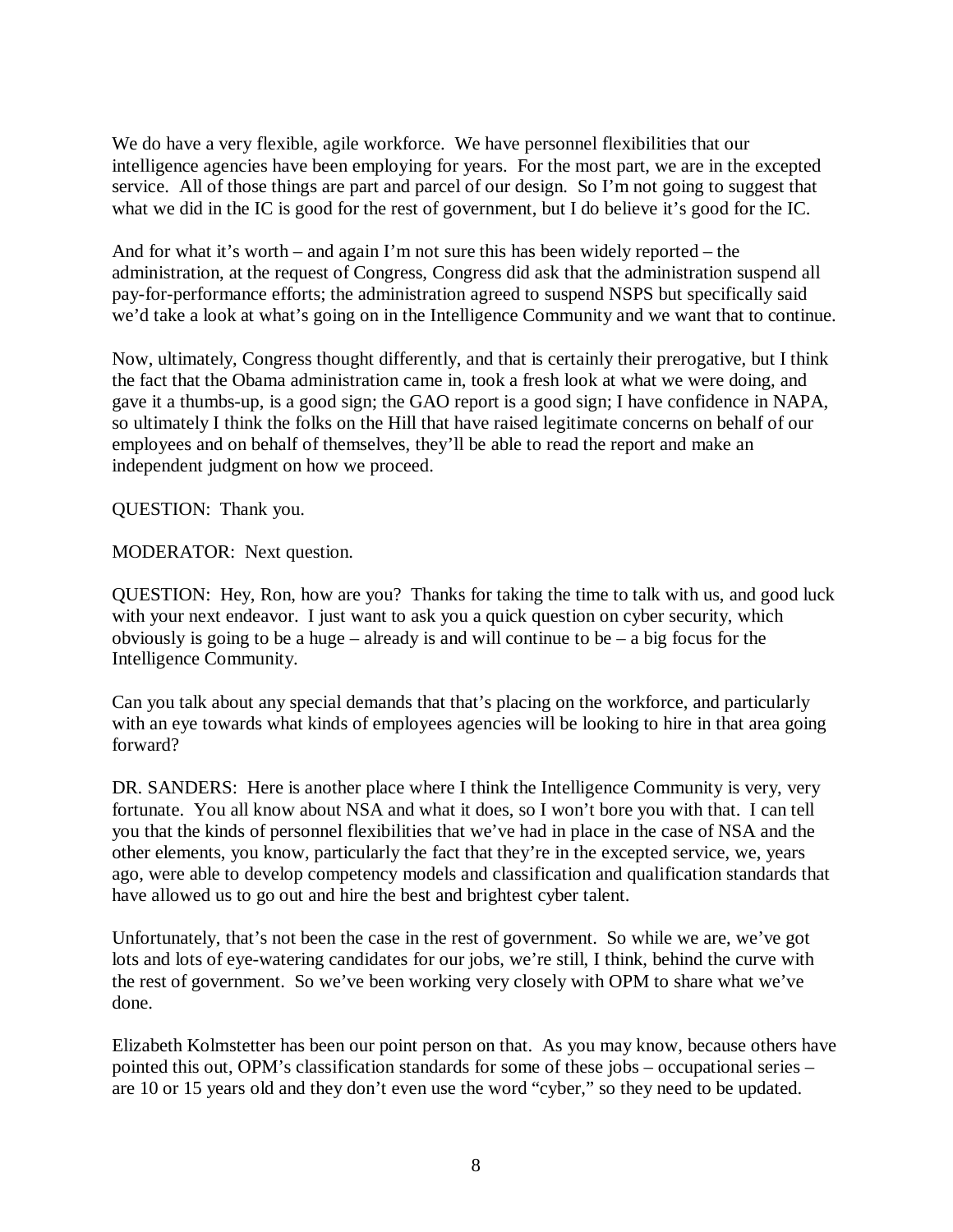The good news here is that we've got the models, we're able to hire the skills, I'd hate to give Joe any – and I don't know if Walter's on the line – I hate to give the Post any added advertisement here, but in Sunday's Classifieds section – that is the Classifieds want-ad section – in the "Mega Jobs" section was, in all of its full purple glory, with our new IC seal, we're advertising an IC virtual job fair. And it's going to be really state-of-the-art, with 3D roaming, and avatars, and live chats. And my avatar is going to look like George Clooney, and I can't tell you the computer skills we needed to make that happen. But that's one of the – you'll see in the list of jobs we're recruiting for, the cyber skills. So, again, we've largely – not largely, we have met our cyber security hiring needs and we do have world-class training.

We're working very closely with DOD and DHS as part of the larger government-wide cyber strategy to begin exporting that now across [the] government. And there is a sense of urgency. I can tell you we're especially gratified that the new cyber coordinator will be in place. And in fact, by all appearances he'll hit the ground running.

So we're here to  $-1$  think this is the case we're not just in cyber security in general but from a human capital standpoint – we can serve as a government-wide resource and help others get up to speed.

QUESTION: Thanks, Ron.

MODERATOR: Next question.

QUESTION: Thank you. Ron, good luck in your future endeavors as the rest of [us] stay back on the pier and wave goodbye to you. (Laughter.)

You know, the questions have been raised about the Khost event and the December  $25<sup>th</sup>$  bombing attempt centered around analytical or operational tradecraft. But you said that these events gave you pause about your decision to leave the IC. And I'm wondering what issues these raised for you in terms of personnel? Was it a question of experienced personnel? I mean, in personnel terms, what troubled you about this?

DR. SANDERS: Well, the pause was not about personnel, although everyone asks could we have done it better or quicker. No, this is quite simply, I hate to walk away from a fight. And, unfortunately, this is a long war. And so, you know, that's always going to be the case. But that was a bit of soul-searching that I went through over the holidays, just that I don't want to walk away from a fight.

QUESTION: I just want to ask a follow-up, because I have had some people in the community say that there is still a gap in terms of the mid-level experience people. You have a lot of young people hired after 9/11 and then the older generation – I guess you might call them intelligence boomers who are getting near retirement. But that mid-level of experience is where there is still a major gap. Is that a correct assumption?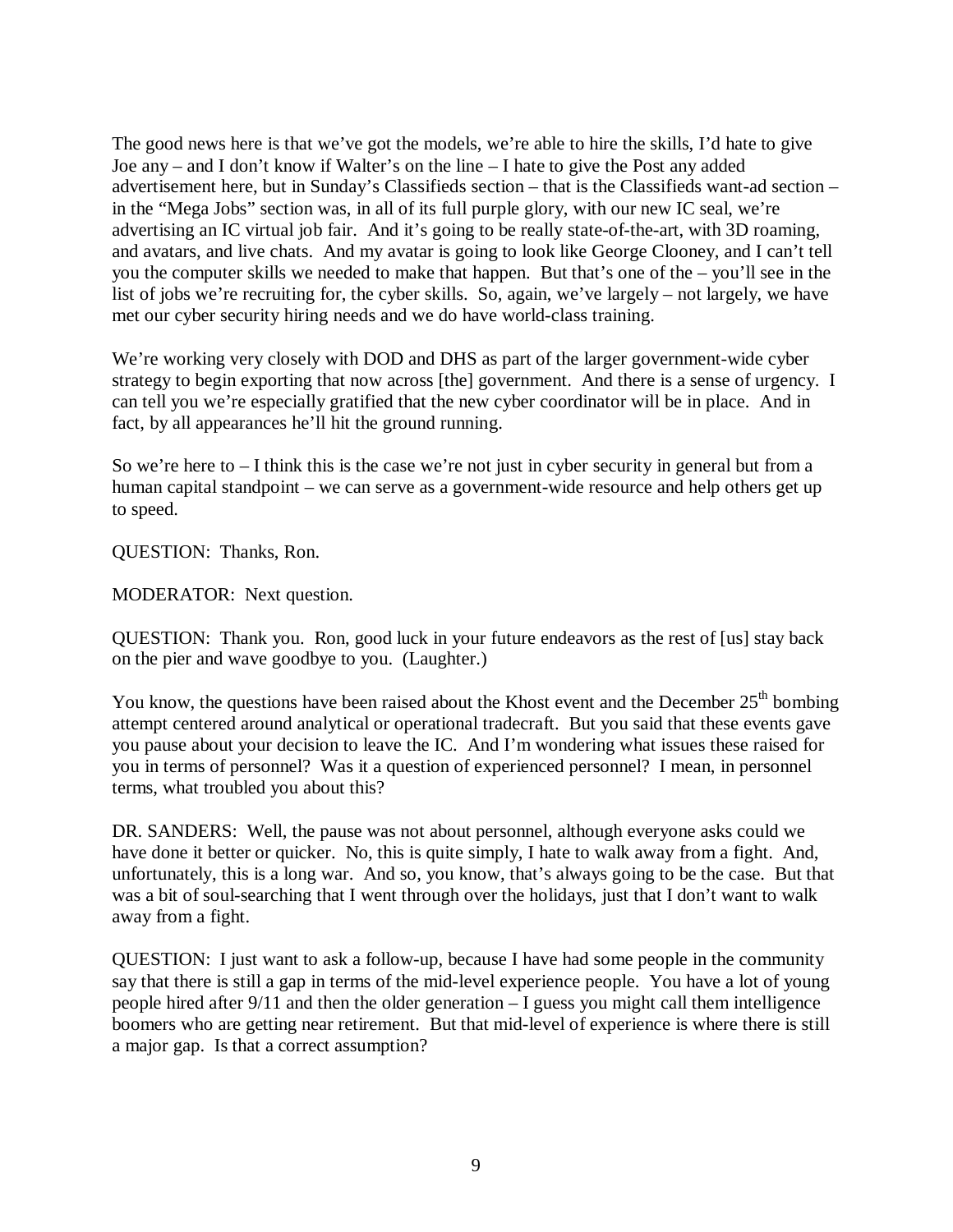DR. SANDERS: As a general proposition, there is still a trough between those with now eight to 10 years of service and those with 20 or more years of service. So you know, it's bimodal in that regard. But the good news here is that trough has begun to be filled in.

As some of you may know, we've filled it in three ways. One, the hiring surge that occurred immediately after 9/11 has borne fruit. And while that's now only 9 years ago, the fact of the matter is that the career paths are accelerated and the bright people that we attracted to the community are now reaching the point where they are seasoned and can be used to meet our requirements in that particular career group.

And we've done a pretty decent job of what's so-called mid-career hiring in that regard. You know, some of you have written stories about the fact that, for example, CIA was off recruiting from Wall Street. That's not an isolated incident. We recruit a lot of mid-career professionals who bring just the skills we need. They happen to be new to the Intelligence Community and new to federal service. But they're not newbies. They're not wet behind the ears in that regard. So we've done a pretty good job with mid-career recruiting.

Lastly, we have been able to fill that trough through contractors. We've made no bones about that. Contractors, frankly, saved our bacon immediately after 9/11 as we began to staff up our government workforce and with the long lead time that some of our skill sets take. But you know, so while they helped us meet that exigency over the last 6, 8, 10 years, we are in the position now to begin scaling back, to begin shifting and shedding some of that contract workforce. Again, some of you have written about how we've done that. And those numbers will continue to shift and decline as we convert some of those positions to U.S. government civilian or as we cut them altogether.

That said – and that's a very longwinded answer – but that said, there is still a trough. I would be less than candid if I suggested otherwise. But you can rest assured that we have lots of volunteers of our very best, brightest, experienced and brave who want to go to the front lines. So we're not lacking for talent on the front lines.

QUESTION: Thank you, Ron.

DR. SANDERS: And that's been very gratifying.

MODERATOR: Next question.

QUESTION: Okay, thank you. So Ron, you've said a couple times that when you look back on your career, there's some times you've made mistakes or things didn't work out. I was wondering if you could tell me one or two of those examples, and also what lessons you learned.

DR. SANDERS: Let me just focus on one because I think this is a case where I've learned a lesson a couple of times. Maybe I'm a slow learner. With the Internal Revenue Service, when we – I was part of the team that went in and worked very closely with longtime IRS employees to restructure and transform that agency. And a key part of that was engaging our workforce and our other stakeholders. And as I suggested earlier, that takes a lot of time.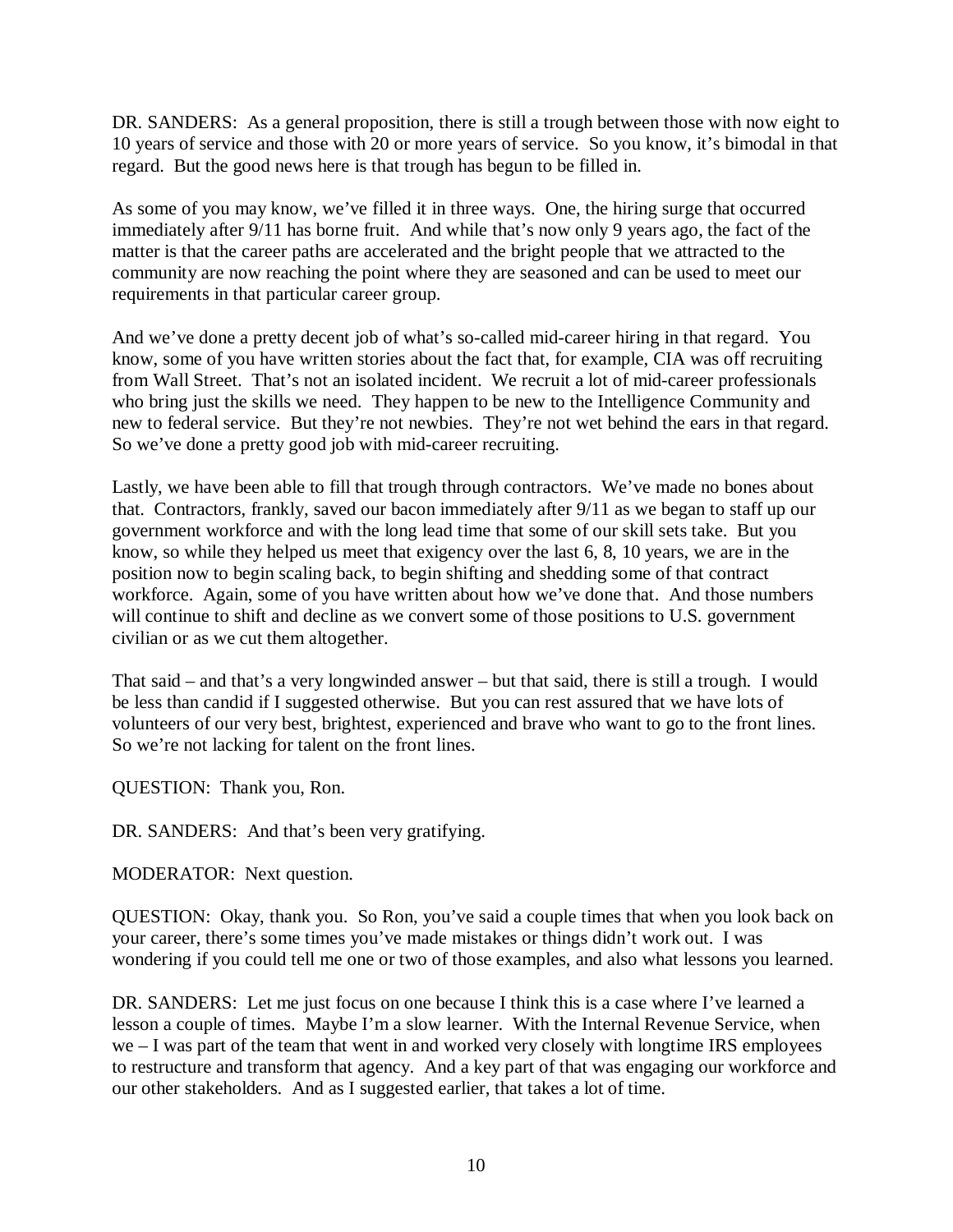It's ultimately worth the price. The partnership we established with the National Treasury Employees Union at the time, I think, was  $-1$ 'll use the word historic. And you know, maybe people like Bob Tobias and Colleen Kelly will support that. I can tell you that without their help and without that partnership, we would not have been able to ultimately transform that agency, to reskill it and to change its culture, to add customer service to its ethos, et cetera.

When I was at OPM, I was intimately involved in the standup of the Department of Homeland Security and the effort there to create a new personnel system. And in part because of the sense of urgency, in part for other reasons that I won't bore you with, the fact of the matter is we didn't have or take the time to engage in that deep, months-, and in some cases, years-long engagement to ensure that there was a consensus way ahead. Ultimately, it foundered.

That was a painful lesson, so let me fast forward. In the Intelligence Community, as I suggested earlier, this has been my hardest job. Trying to bring 17 agencies and six departments together, a common way ahead – not uniformity but unity. But it's been well documented. It took us a long time. Even with the sense of urgency that everybody at the table had, it took us a long time to engage all of the stakeholders. And that included employees. We didn't do it through unions because we don't have them.

But we did do our due diligence in engaging our workforce as well as agency leaders and managers and departmental officials. But there again, I think our successes underscore the fact that it was worth the time and effort. It was frustrating at the time. Everybody involved, including me, will attest to the fact that if each agency had been allowed to do it on their own, they probably would have been able to do it quicker. But that wasn't the point. This was about an integrated effort. And it did take the time.

And ultimately, when you look at, for example, our joint duty program, two years of very, very intense discussions because we were talking about what are traditional agency equities – the right to select senior officers. Two years in gestation, but I'm here to tell you, we have over 5,000 people on joint duty earning joint duty credit as we speak. That's a huge number. We've had over 7,000 – I just did a run on the numbers yesterday – we have over 7,000 who have already received joint duty credit.

Again, we can talk later about how important joint duty is to the transformation of the community. But I think the lesson I learned, forgot, and had to – I think – re-learn was that in big change efforts – in government or otherwise but my experience has been exclusively government – in big change efforts, if you don't take the time to engage and collaborate and, to the extent you can, find a consensus, then you're probably asking for trouble. And those are experiences I've shared with John Berry already and others who are about to take on the whole prospect of civil service reform.

## MODERATOR: Next question.

QUESTION: I wanted to follow up on the contracting element that you mentioned. Can you talk to me a little bit about the status of that insourcing and the status – you were hoping last year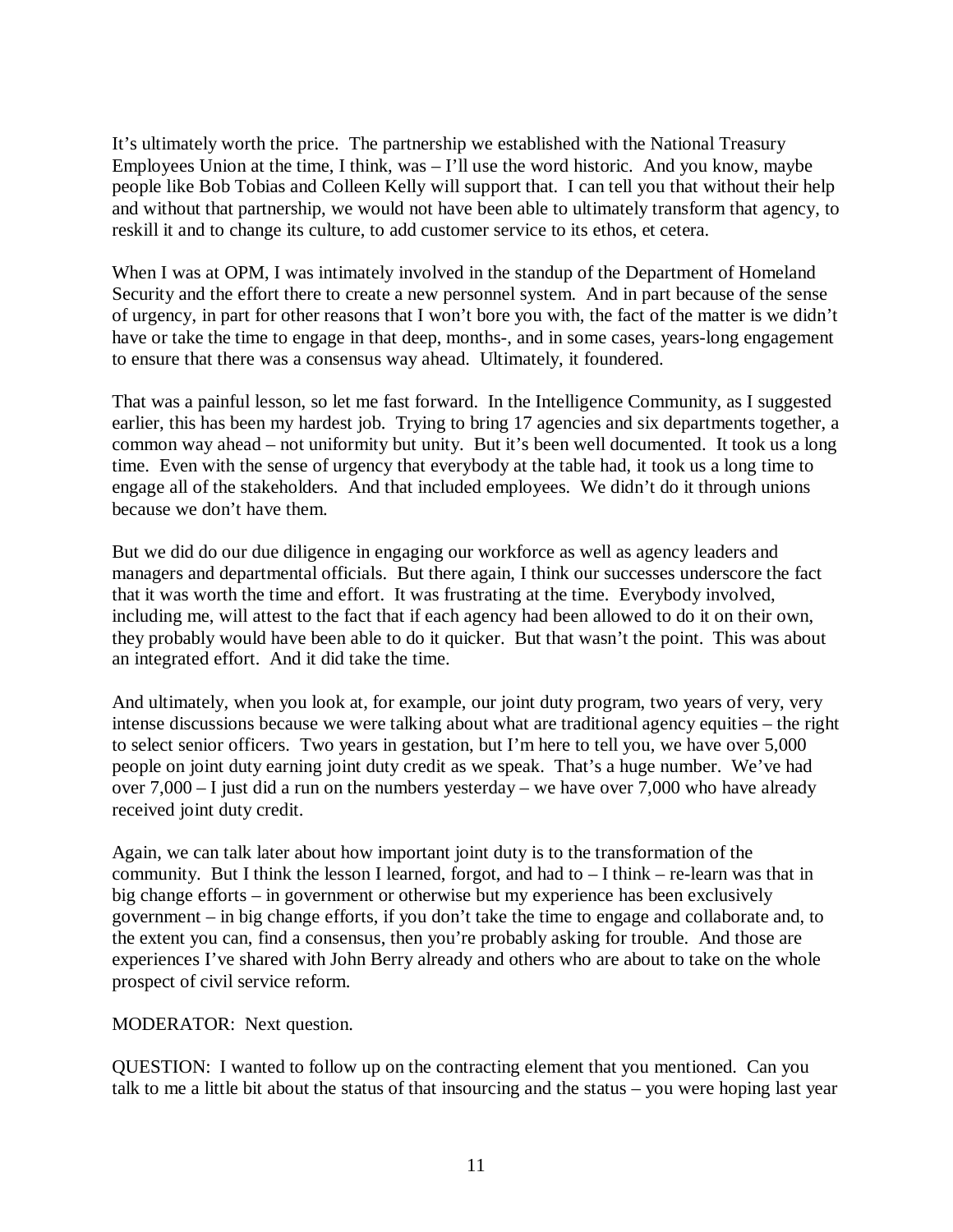to get the caps on staffing completely lifted to make it easier for intelligence agencies to insource. Can you kind of give us a status update on where that stands and where you'd like to see it go?

DR. SANDERS: Sure. First of all, I think we have a pretty good handle now on the methodology, the taxonomy, the inventory of contract personnel. And I have to tell you, we can cut them six ways from Sunday – and some of you have seen the charts. We know how many; we know what they do.

Last fall, Director Blair issued an IC directive that establishes policy and doctrine for managing contract personnel. I'll anticipate a question. We do not – repeat do not – change OMB's definition of inherently governmental because in re-looking [at] it, we found that it still served its purpose. So we're not talking about that. But we are talking about core mission functions where, out of necessity because of unique expertise or the exigencies of the moment, we have to use contractors for core mission functions. But we've got a policy and a doctrine out.

We've also now embedded it in our workforce planning efforts. We're in the midst of defining the IC's base workforce – military, civilian and contract – for our next five-year budget. And for the first time, contractor resources are going to be included in those estimates. They'll of course be classified. But they're in there, trust me. It's the 1.0 version. We're crawling in that regard. But we'll get better at it.

Steve, you mentioned the Hill. As some of you know, one of the reasons we came to rely so heavily on contractors is because we had civilian employment limits. I can tell you, Congress – both House and Senate – have been very responsive in this regard. For a couple of years running, both House and Senate authorization bills have given us relief from employment ceilings. They've allowed us to civilianize contract positions on a one-for-one basis.

Now, we haven't had an authorization bill passed into law. And the fact that we don't have an authorization bill means basically, we have unlimited flexibility. But [we] have not – repeat not – abused that vacuum. We've been very careful to consult with the Hill. I think, knock on wood, I think we've convinced them that we need those flexibilities that I described in order to find the optimum mix between civilian, military and contract. They've put it in legislation.

The fact that they've sanctioned it even though we haven't had an authorization bill has given us comfort to go ahead and implement as if we had those flexibilities.

QUESTION: And when you say flexibilities, are you talking about no limits whatsoever or the one-to-one limits?

DR. SANDERS: We do have a budget. So we've projected that budget in terms of full-time equivalents. But yes, we've applied the conversion rules that Congress – I believe more specifically in the Senate than the House, but I may be wrong on that – but they've provided conversion rules. We've applied those. They've given us flexibility above ceiling. We've comported with those, again, even though it's not law. We've respected it. And that's given us all the flexibility we need to find that right mix.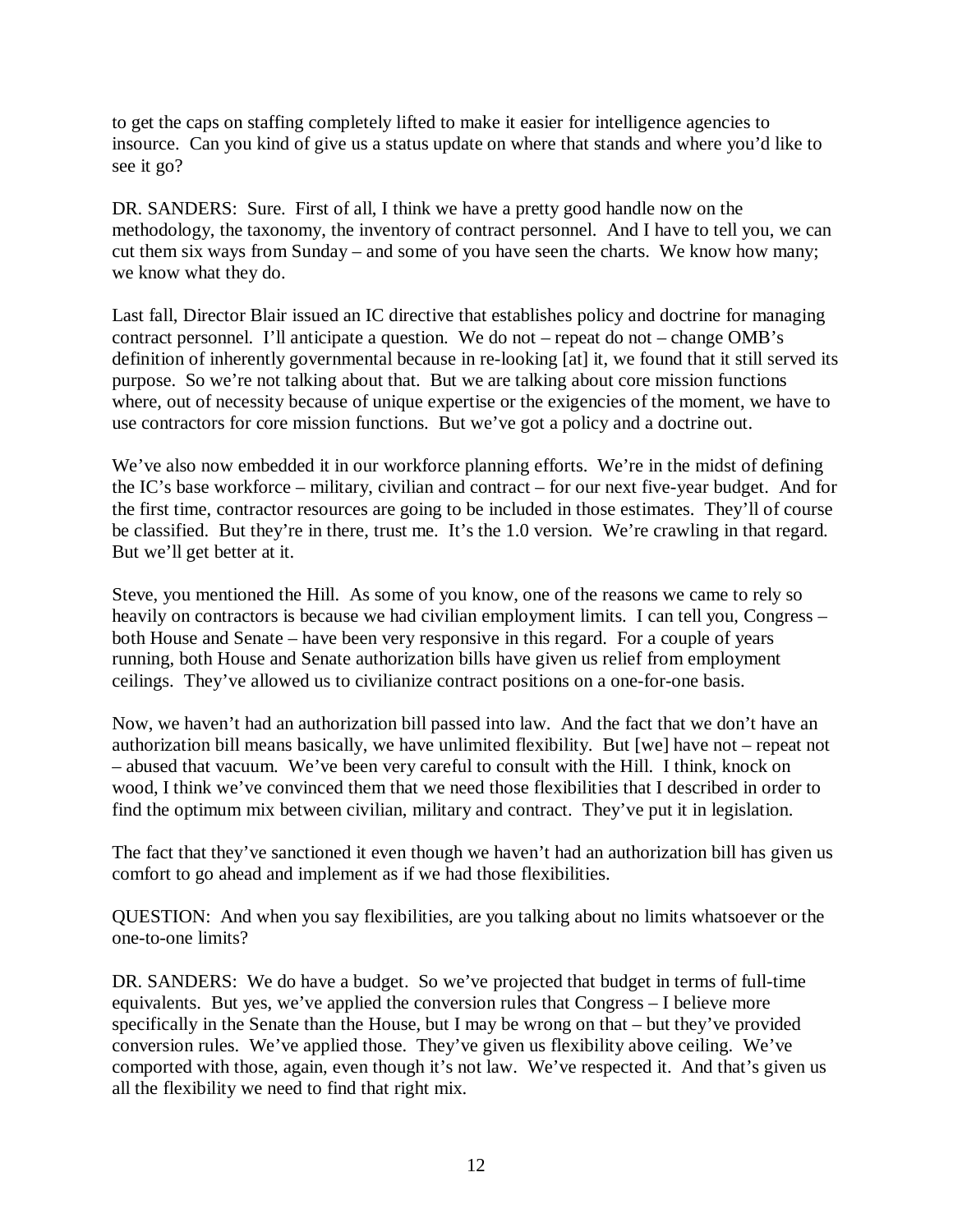QUESTION: Is that the 3 percent above capacity that one was  $-1$ 'm trying to look up the  $-$ 

DR. SANDERS: It's either three or 5 percent, Steve.

QUESTION: Three or 5 percent, okay.

DR. SANDERS: That, coupled with exemptions for the one-for-one conversions as well as exemptions for re-employed annuitants and joint duty detailees and student programs. That's given us all the flexibility we need and, again, even though it's not law, the fact that Congress has acknowledged the need and we have respected that I think has given us comfort in moving ahead with – or confidence to be able to move ahead in that regard.

QUESTION: I'm sorry – just to make sure I'm understanding correctly, what we wrote last year was that the Senate bill would let you exceed staffing counts by 5 percent; the House bill would let you go 3 percent.

DR. SANDERS: Yeah.

QUESTION: So which one are you following? Is it the three or the five?

DR. SANDERS: I don't know, but I can – I'll have to – we have issued guidance; I just don't know what it is off the top of my head; it may be the higher of the limits, but I'm not sure. Frankly, these days, the budget constraints are probably sufficient to keep a cap on it, but let us get back to you on that.

QUESTION: Okay, thank you.

MODERATOR: Next question.

QUESTION: Ron, what do you think are the main challenges that your predecessor is going to have to – or your successor – (chuckles) – sorry – the next person is going to have to deal with?

DR. SANDERS: I do think there are a couple of things. First and foremost, I do think there is a strong and sustained consensus to continue forward on some of the initiatives I mentioned at the outset, like joint duty and our heritage community outreach, the performance management system, et cetera.

We are – we have begun to move forward on trying to develop and deploy a common HR information system for the largest IC agencies and elements. But, right now, they're on different systems, sort of an IC version of the HR line of business.

That's in the study phase. And that's one of the things my successor will be confronted with. The study will be done. I think what the study will say is, there needs to be a common system. And, in fact, there are folks on the Hill that are advocating that. And that's going to be complicated and challenging – less so these days because we have established now a foundation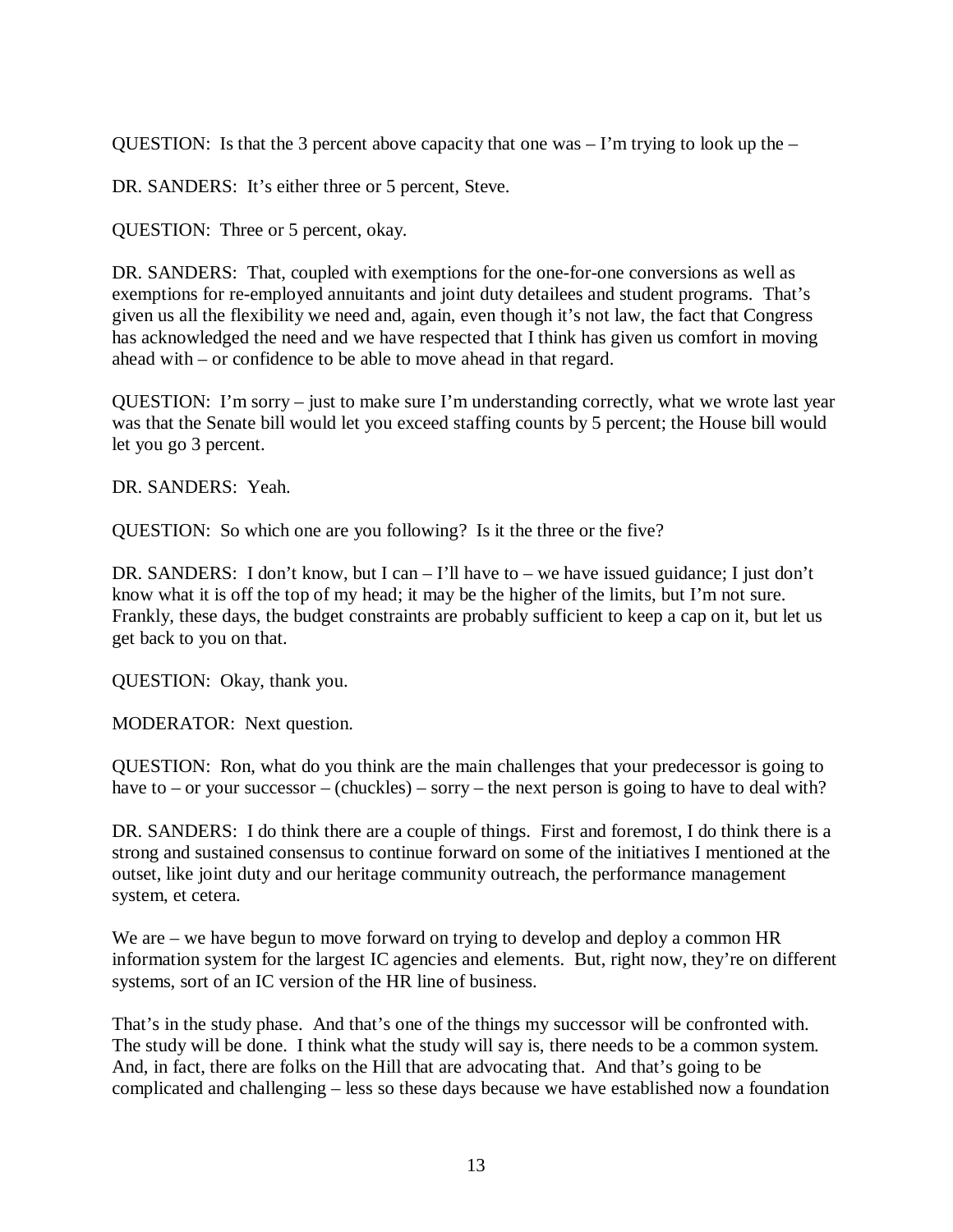of common personnel policies and practices so a common system isn't as daunting as it may have been 4 years ago. But that's still going to be a huge challenge.

I do think helping the rest of government move forward with the cyber strategy – certainly we have to maintain our skill set within the Intelligence Community and ensure that it stays fresh, but there, again, serving as a government leader in that regard. Obviously when the pay-forperformance study has run its course and the recommendations are made to the Hill, working with the administration and the Hill to figure out a way forward that everyone can live with.

Just a quick footnote there: Let me make it clear – and, again, I know so many of you have heard me say this: The IC effort on pay-for-performance is only in part about linking performance and pay. It is just as much if not more about trying to create a community, trying to ensure that our personnel can move between agencies easily where today there are six different statutory personnel systems – not computer systems now, statutory schemes – six different statutory schemes in the IC, the smallest of which is the regular civil service rules under Title V.

And to come up with a common set of personnel policies, including those governing pay, not just base pay but bonuses and other sorts of entitlements like deployment and deployment pay and overseas pay and things like that, one of the keys to our unification and integration as a community is, where it makes sense, a common set of personnel rules. And that's another challenge that my successor will confront.

To me that's been one of the most challenging and rewarding aspects of this, is to try to  $-$  has been in trying to find the right balance between uniformity where it makes sense and where it supports the broader notion of community and integration and agency flexibility, where they need that flexibility to perform their individual missions – not an either/or but a both/and solution.

And we've done that in a few key areas, but there are lots of other areas that bear exploration and collaboration. And my successor will have that to deal with.

And then last, but not least: the National Intelligence University. NIU was realigned under my office just last spring. And we need to accelerate its impact on the community. One of the things that we'll talk to you about in a few days, I hope, is that we're about to unveil a blended learning joint professional and leadership development curriculum for the IC that will complement our joint duty program.

So just as the military complements joint duty with a joint professional military education curriculum, we have adapted that model to the IC with what I believe is a really, really innovative blended learning approach that includes virtual and online learning, learning teams from across the community that are joint cohorts, plenary residential sessions facilitated by faculty; for new professionals in the IC, mid-level professionals and managers and senior leaders.

And we're beginning that now literally in a couple of weeks with our first cohort. But NIU – that's the first major contribution that the National Intelligence University has made to the IC.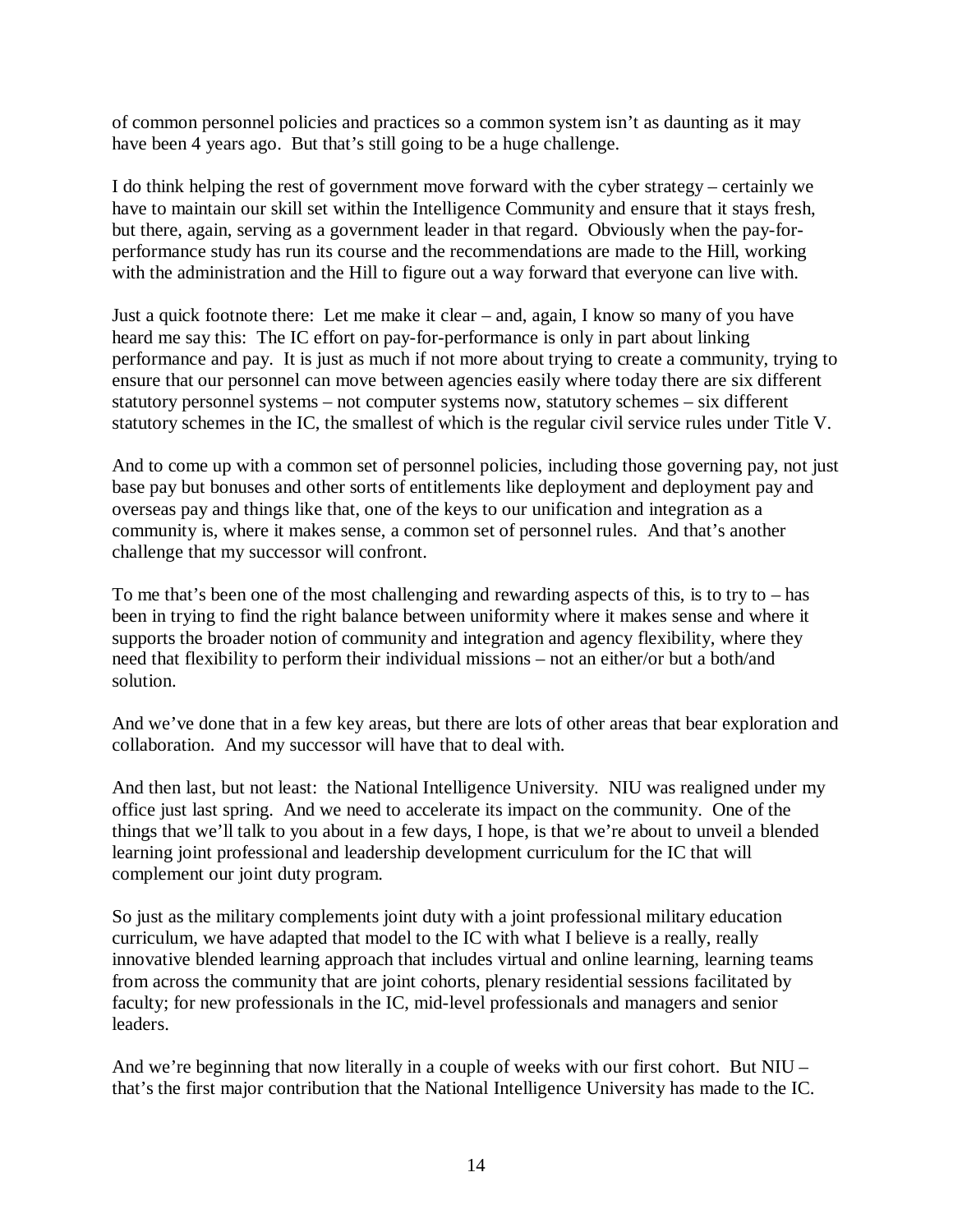And my successor will have what I think is a great opportunity to fashion and mold NIU so that it becomes the epicenter for organizational learning, professional development and leadership development in the community without supplanting the great work that's going on in our agencies.

So those are some significant challenges. They are going to be fun, but they are not things that are going to be done in 12 or 18 months.

MODERATOR: At this time, there are no further questions.

DR. SANDERS: Well, listen, I appreciate all of you being on the phone this morning. As I said at the outset, it's flattering. This has been a blast. It has been the most rewarding post I've served in, in my career. The things that our people do in the Intelligence Community are truly eye-watering and I wish we could tell you about it.

I do think we've made a lot of progress from the early days when ODNI existed on a whiteboard in the office that John Negroponte, Mike Hayden, Pat Kennedy and others shared in the West Wing of the White House. And I am convinced – critics not withstanding – I am convinced that at least as far as the human capital agenda is concerned, none of this would have happened without having an ODNI to be able to help forge that consensus and bring the community along in what I think are some truly ground-breaking human capital initiatives.

So it's been a great run. And I am thankful for the opportunity to serve in this capacity.

MODERATOR: Any more questions?

QUESTION: Hi. Sorry, I didn't mean to keep you longer than you were supposed to be, but –

DR. SANDERS: It's okay.

QUESTION: Just really quick, you talked a lot about your experience at the IRS, OPM and then, finally, ODNI. One thing that is listed on your bio is helping to create the new pay – I don't know if it was exactly pay for performance, but the new pay scheme for the SES. And I just was wondering if you could talk about that and what you learned from that experience.

DR. SANDERS: Others will argue with this: I'm proud of my involvement in that. It is a payfor-performance system and it was borne out of something we built at the Internal Revenue Service. We actually won an award from OPM for our executive appraisal system at IRS as something that I'll give Charles Rossotti, the commissioner at the time, and Dave Mader, who was my boss there, credit for.

But it does hold senior executives accountable for results but also accountable for how they lead. And so when we went to OPM, that was one of the things that I really wanted to make happen. And I don't want to suggest it was just me. There were lots of folks involved. But I do think that was pretty groundbreaking. And I will say this: For the critics, to be quite blunt about it, that was the only way I think we could convince the Congress and the American people that